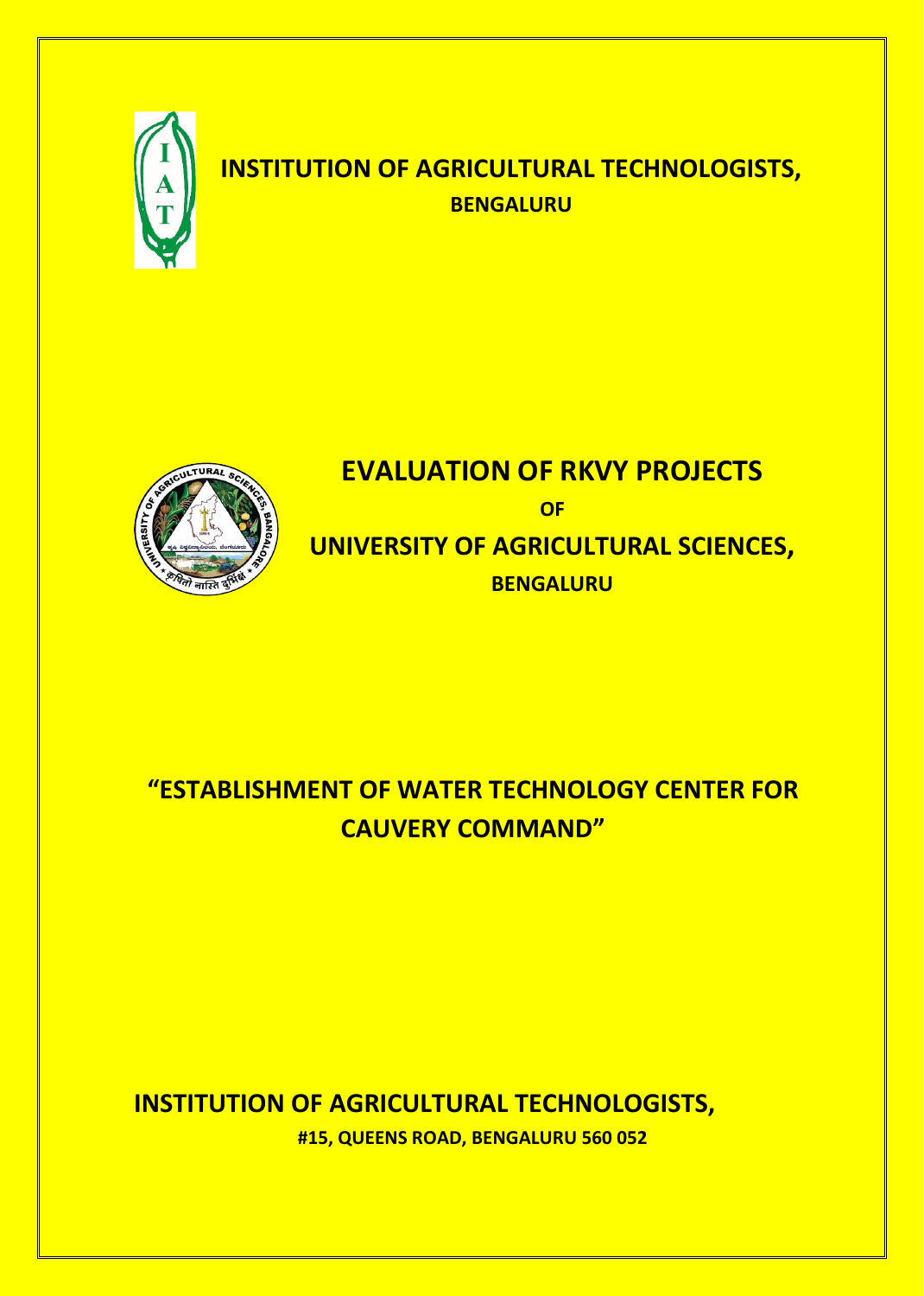## **ESTABLISHMENT OF WATER TECHNOLOGY CENTER FOR CAUVERY COMMAND**

#### **EXECUTIVE SUMMARY**

India is an agrarian society and the agricultural sector accounts for 18% of India's gross domestic product (GDP) while providing employment to 50% of the country's workforce. India initiated its own Green Revolution programme in the field of plant breeding, irrigation development and financing of agrochemicals after 1960. The Green Revolution had several benefits, such as increase in production due to the use of highyielding varieties of seeds, crop genetic improvements and irrigation, which led to widespread poverty reduction. However, the unabated adoption of unsustainable agricultural techniques and practices (high dependence on chemical fertilizers and pesticides) by farmers to produce more had an adverse impact on the environment. There were reports of loss of soil fertility, deteriorating state of water resources, pollution of groundwater and increase of salinity in groundwater.

Irrigation is one of the important inputs of scientific crop production. Water is a critical input into agriculture in nearly all its aspects having a determining effect on the eventual yield. Good seeds and fertilizers fail to achieve their full potential if plants are not optimally watered. The availability of adequate, timely and assured supply of water is an important determinant of agricultural productivity. Irrigation, in addition to raising productivity and cropping intensity, will also facilitate shifts in cropping patterns. Irrigated agriculture contributes to about 40 percent of the global food production from an estimated 20 percent of agricultural land, or about 300 million ha globally.

From about 16.9 percent of net irrigated area we have reached a figure of 40 percent. There are in all 119 major and 176 medium irrigation projects in the country. The efforts of the Governments have yielded rich dividends and nearly 65.6 % of the ultimate irrigation potential has been developed. From 22.6 million hectares of irrigation potential in 1950, today more than 90 million hectares of land have been brought under irrigation through major and medium (31.50 million hectares) and minor irrigation projects (57.96 million hectares). The ultimate irrigation potential of India is estimated as 139.95 million hectares including 56.00 million hectares by major and medium projects and 81.05 million hectares by minor irrigation projects comprising 17.40 million hectares by surface minor irrigation projects, 64.05 million hectares by ground water irrigation projects.

India with 17 percent of the world population has merely 4 percent of the world fresh water resources. It has a very low per capita water availability which puts it in the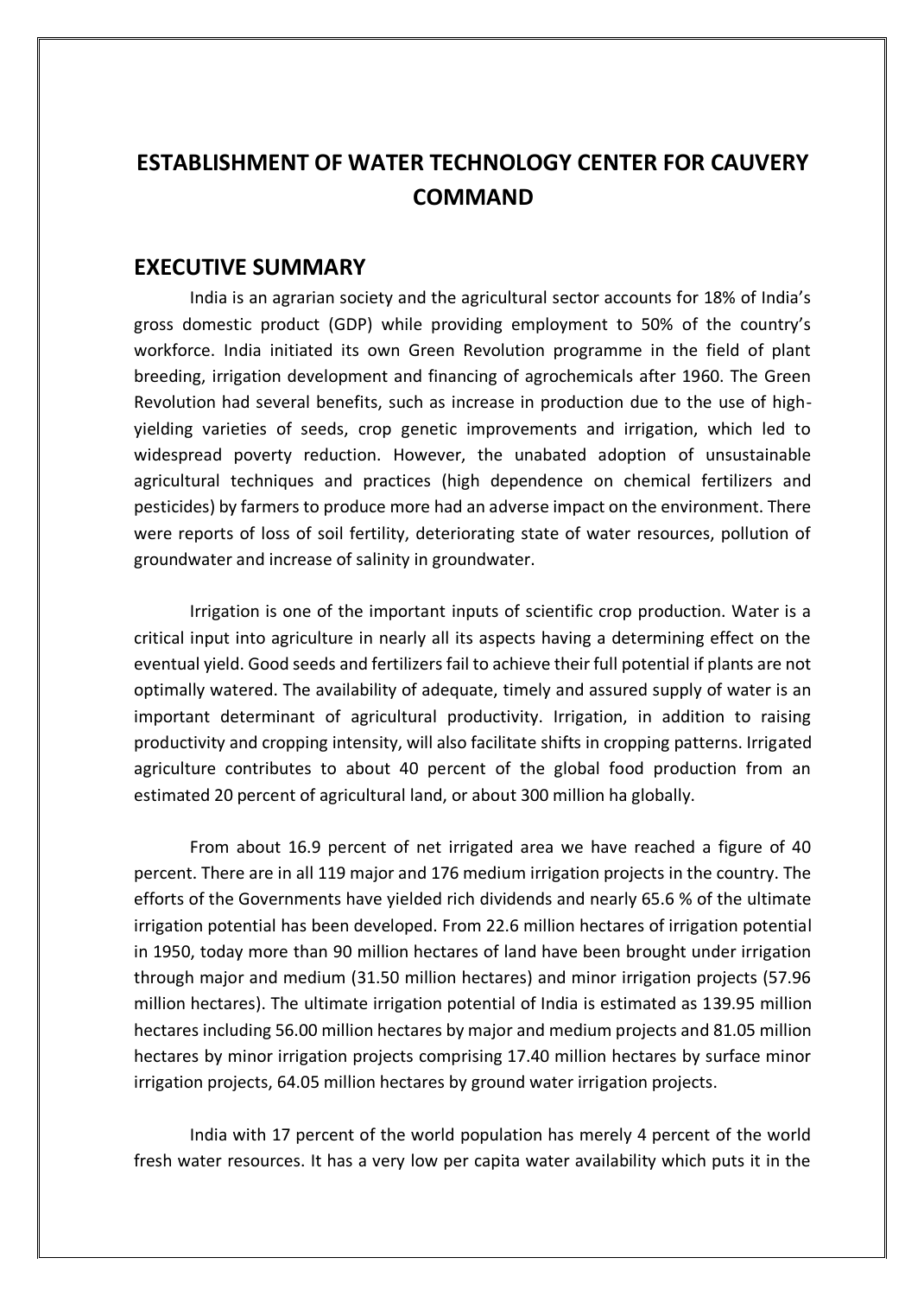category of waterstressed nation. The average annual water availability in India is estimated to be 1869 billion cubic meters (BCM). However, due to hydrological, topographic and other constraints, the utilizable water is expected to be about 1123 BCM, out of which 690 BCM is from surface water and 433 BCM from replenishable groundwater.

The burgeoning world population and ever-increasing need of water is likely to cause water scarcity in the coming decades. India with a high population growth and millions of mouths to feed has immense pressure on agriculture. Even after seven decades of independence agriculture in India is primarily dependent on monsoons (INCID, 1994 and Narayanamoorthy, 1997). Farmers in India can play an active role in adopting efficient irrigation practices minimizing the wastage of water to a great extent. A large proportion of farmers in India falls in the small and marginal category (Narayanamoorthy, 1999 and 2005). All this background gives a very critical picture of the future of agriculture in India unless some radical agricultural practices are introduced to raise the production.

Water scarcity has many negative impacts on the environment, including lakes, rivers, wetlands, and other fresh water resources. Additionally, water overuse can cause water shortage, often occurs in areas of irrigation agriculture, and harms the environment in several ways including increased salinity, nutrient pollution, and the degradation and loss of flood plains and wetlands. Furthermore, water shortage makes flow management in the rehabilitation of urban streams problematic. Owing to poor water resource management system and climate change India faces a persistent water shortage. As per OECD environmental outlook 2050, India would face severe water constrains by 2050. Indian agriculture accounts for 90% water use due to fast track ground water depletion and poor irrigation systems.

As a result of climate change the country has been witnessing drought and flood at the same time, which has impacted agriculture productivity. About 40 million ha of the country is flood prone and every year about 8 million ha is affected by floods. The waterlogged area in the country is about 11.6 million ha.

Droughts have severe impacts on economy, society and environment affecting crops, irrigation, livestock, wildlife, soil, health problems, public safety ultimately leading to severe loss to human life. The period between 1950 and 1989 had 10 drought years, while there have been 5 droughts in the last 16 years (since 2000). According to meteorologists the frequency is set to increase between 2020 and 2049 (Collison, A. et al., 2000). Indian agriculture is crucially dependent on the local climate: favorable southwest summer monsoon is critical in securing water for irrigating crops. In some parts of India, the lack of monsoons results in water shortages, resulting in below-average crop yields.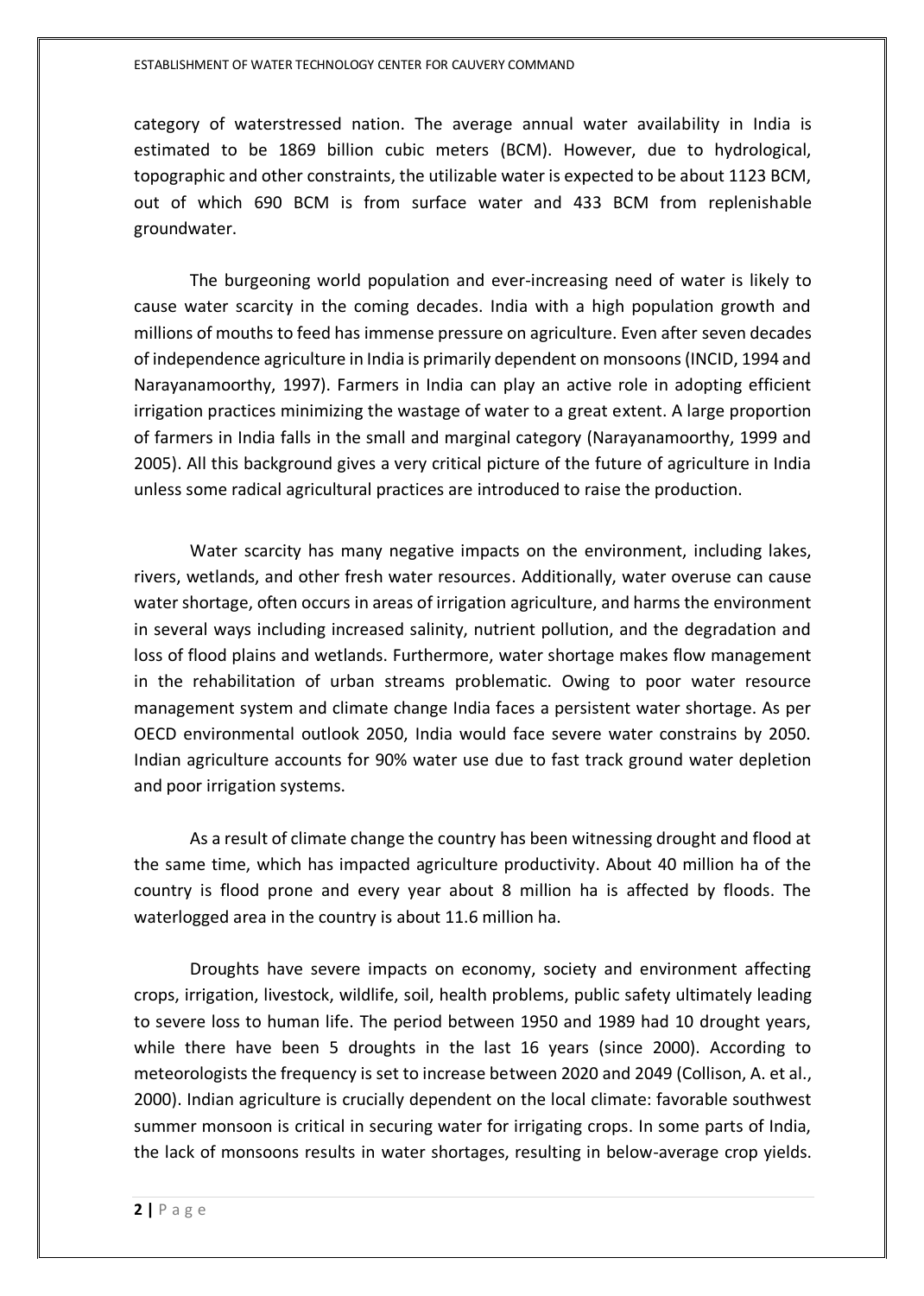Droughts mean less water availability for agriculture than usual. Increased groundwater use during droughts can help overcome such critical periods. However, the resulting groundwater overuse and quality deterioration mean there is also less groundwater available for agriculture than before, thereby causing even more pressure on agricultural production.

India is not a water rich country and is further challenged due to negative impact of climate change; enormous wastage owing partly to poor management and distorted water pricing policies. India receives an average of 4,000 billion cubic meters of precipitation every year (Vibha Dhawan, 2017). However, only 48% of it is used in India's surface and groundwater bodies. A dearth of storage procedure, lack of adequate infrastructure, inappropriate water management has created a situation where only 18- 20% of the water is actually used. India's annual rainfall is around 1183 mm, out of which 75% is received in a short span of four months during monsoon (July to September). This result in run offs during monsoon and calls for irrigation investments for rest of the year. The population of India is likely to be 1.6 billion by 2050, resulting in increased demand for water, food and energy. This calls for infrastructure expansion and improved resource utilization.

At present, irrigation consumes about 84 %of total available water. Industrial and domestic sectors consume about 12 and 4 %of total available water, respectively. With irrigation predicted to remain the dominant user of water, "per drop more crop" is an imperative. The efficiency of water use must improve to expand area under irrigation while also conserving water. Irrigation infrastructure in India has seen substantial expansion over the years. The total irrigation potential created (IPC) has increased to 113 million ha at the end of the 11th Plan. The scope for further expansion of irrigation infrastructure on a large scale is limited. Over the years, there has been significant shift in the sources of irrigation. The share of canal in net irrigated area has declined from 39.8 % in 1950-51 to 23.6 % in 2012-13. Alongside, the share of groundwater sources has increased from 28.7 % to a whopping 62.4 % during the same period. This expansion reflects the reliability and higher irrigation efficiency of 70–80% in groundwater irrigation compared with 25-45% in canal irrigation. While proving to be a valuable source of irrigation expansion, injudicious utilization of groundwater through the explosion of tube wells has raised several sustainability issues (Vibha Dhawan, 2017).

Given the numerous challenges and the large share of water withdrawn for agriculture, irrigation and drainage, management has to address emerging climatic, technical, economic and organizational aspects through a holistic and integrated approach. In addition, increasing the surface water storage and its use has to be optimized by improving efficiency of delivery, increasing productivity and expanding irrigated area without withdrawing additional water. Measures need to be adopted in order to do this.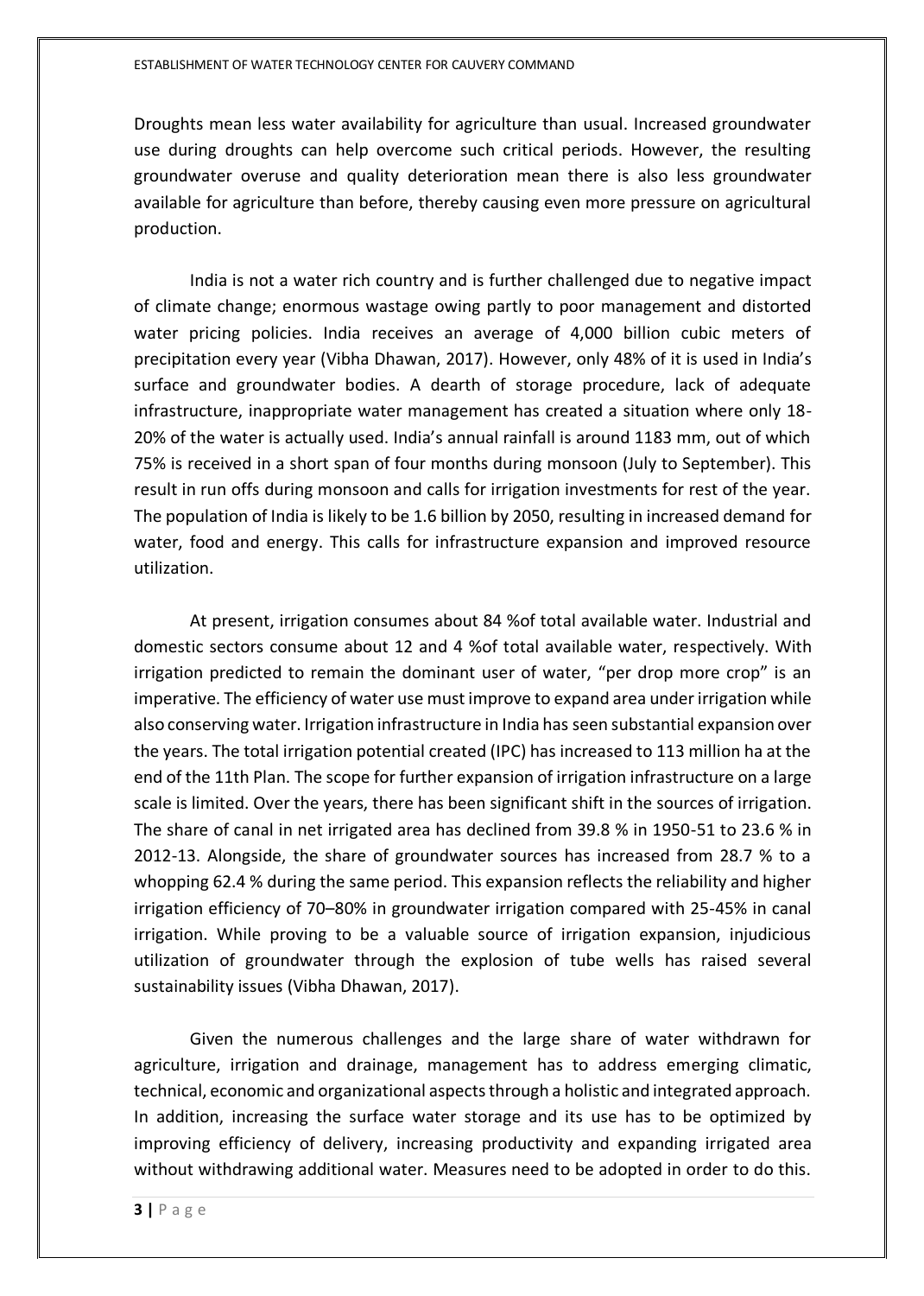Some of these measures are to conserve, reuse and recycle water; to adopt improved water management and agronomical practices including water saving micro irrigation technologies such as drip irrigation, sprinkler irrigation, etc.; to reclaim degraded land; and to promote participatory irrigation management.

Different approaches have been put forward for using water efficiently, some are listed below.

- 1. The method of irrigation followed in the country is flood irrigation, which results in a lot of water loss. Greater efficiency in irrigation were achieved through:
	- Proper designing of irrigation system for reducing water conveyance loss.
	- Adoptions of water saving technologies such as sprinkler and drip irrigation systems have proven extremely effective in not just water conservation but also leading to higher yields.
	- New agronomic practices like raised bed planting, ridge-furrow method of sowing, sub-surface irrigation, and precision farming which offer a vast scope for economizing water use.

In this context, the Indian government has tried to inculcate new policies and schemes to improve agricultural productivity, while simultaneously increasing water use efficiency. The Indian government introduces schemes as commendable effort to increase irrigated area. One example is the launching of  $\sim$  USD 7,5 billion "Pradhan Mantri Krishi Sinchai Yojana (PMKSY)". This scheme provides a sound framework for the expansion and effective water use in irrigation. The impact of this scheme can be greatly enhanced, however, by restoring the original flexibility of the Mahatma Gandhi National Rural Employment Guarantee Act (MGNREGA) in asset creation. Despite these efforts, still a specialized solution is required in chronically water stressed areas where measures implemented until now were ineffective.

- 2. Water productivity can be improved by adopting the concept of multiple water use, which is beyond the conventional sectoral barriers of the productive sectors. There is scope for increasing income through crop diversification and integration of fish, poultry and other enterprises in the farming system. The multiple water use approach can generate more income benefits, and decrease vulnerability by allowing more diversified livelihood strategies and increasing the sustainability of ecosystems.
- 3. Emphasis should be given on water resources conservation through watershed development in suitable areas and development of micro-water structures for rainwater harvesting. The promotion of water conservation efforts has direct implications for water resources availability, groundwater recharge, and socioeconomic conditions of the population.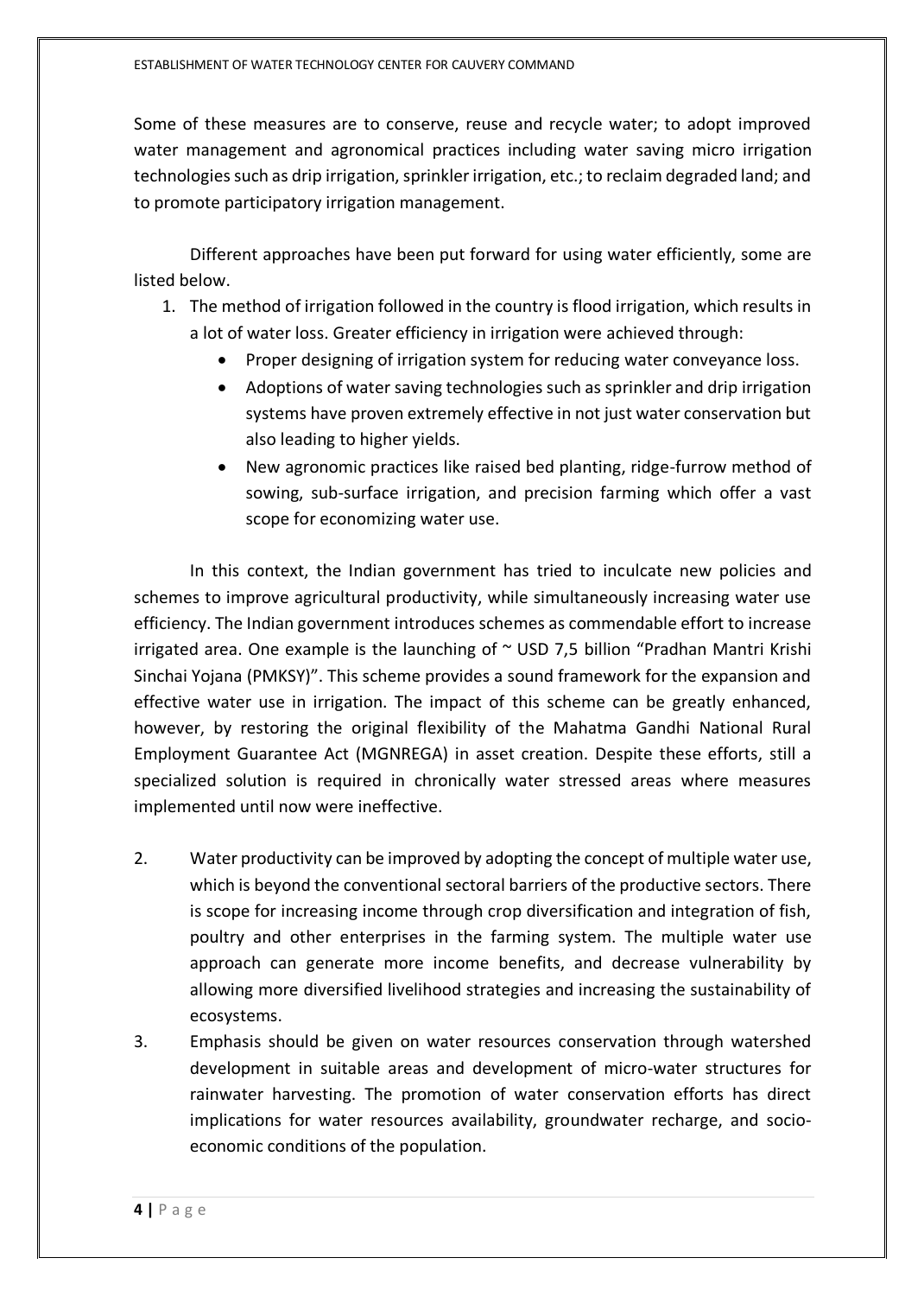4. The effective water management is critically linked with the performance of local level water institutions. Therefore, institutional restructuring in favor of participatory irrigation management and water users associations (WUAs) needs to be strengthened.

Karnataka, one of India's most water scarce states, has a major challenge at hand. Its agricultural and economic growth aspirations will lead to an estimated 60 per cent increase in water demand by 2030. Karnataka will be unable to meet this demand unless it focuses on a state-driven comprehensive transformation of its water and agriculture sectors.

With agriculture accounting for 80 per cent of water use in the state, water efficiency in agriculture is a critical lever not just in meeting Karnataka's aspirations for agricultural growth, but also making water available for other sectors. Further, given that agriculture accounts for 61 per cent of employment in Karnataka, improving agricultural productivity will be essential to improve farmer income.

More ever the water management research in Karnataka remained confined to agricultural universities, institutes and research stations. The agricultural scientists of those organizations did not have much opportunity to interact with irrigation engineers and farmers in tackling on-farm water management problems. This has created a gap between the available research findings and their utilization for improving the design and operation of irrigation systems. In addition, optimum irrigation schedules for different arable or irrigated dry (ID) crops and cropping system, including intercropping, besides, seasonal water requirements, irrigation requirements and consumptive water use, progressive and peak consumptive water use rates, crop factors and soil moisture extraction patterns of different crops have been worked out for a limited number of crops. Moreover, some experiments have been conducted to evaluate different irrigation methods aiming at uniform application of required water depth to have better control of applied water to match the soil moisture deficit in the root zone before each irrigation in order to obtain higher efficiencies of water application and use.

The spatial and temporal adjustments between source/ supply and utility of water as a resource led to its scarcity in the place and time it is most needed. In recent years, its scarcity has not only jeopardized the agricultural production but also upset rural, urban and industrial development. Managing the water resources through scientific basis and organizing its developmental programmes including recycling and reuse has been a prioritized agenda at this juncture. A long term planning of water resource management for soil-water-crop in relation with weather modeling and remote sensing in Karnataka is absolutely necessary to achieve higher productivity without hampering the soil fertility. Hence, water efficient cropping systems, through crop diversification and integrated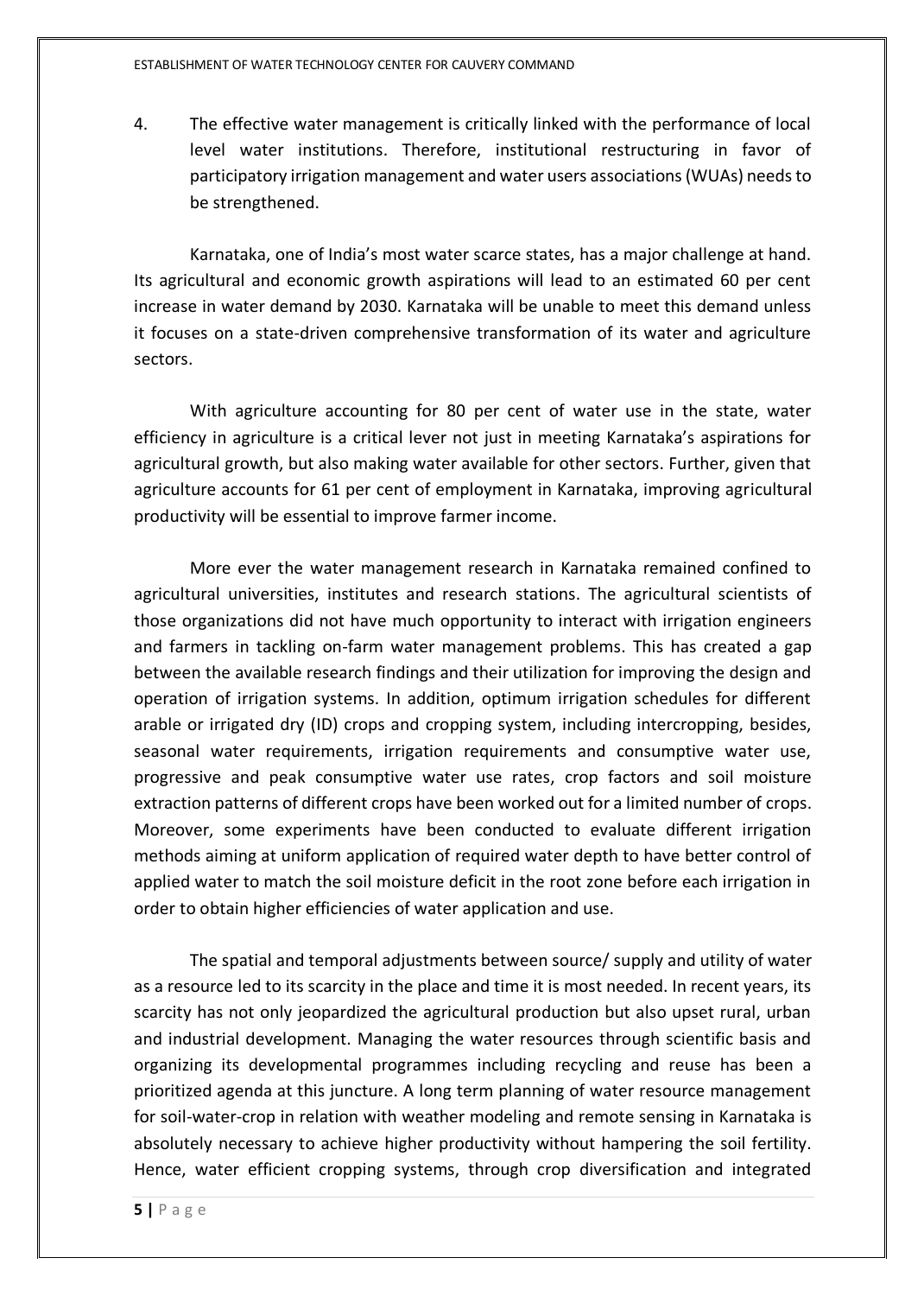farming systems, location specific crops and cropping system models through farmer's participatory approach is the need of an hour.

To ensure that Karnataka has the water required to meet its economic growth aspirations, the state should embark on a comprehensive transformation of its water and agriculture sectors. The first step in such a transformation is to envision the end-state. Karnataka can set itself a vision of becoming the most progressive state in India in the areas of agriculture and water use. This will help unlock the potential to increase farmer income by 50 per cent by 2020 and by 100 per cent by 2030, thus improving the living standards of the large farmer community in the state.

Achieving this vision requires a state-driven transformation in water and agriculture, with private sector involvement in select areas. The transformation should leverage innovative but proven technologies in irrigation, agriculture and project execution, particularly focused on rice and sugarcane. The vision can encompass several focus areas: enabling agriculture to grow at an annual rate of 4 per cent; ensuring adequate service levels; allocating irrigation water equitably to all; and ensuring sufficient water is available for basic human needs, growth of industry.

Both surface and ground water resource management pose diverse and complicated challenges such as i) Ways and means to economize the water use, ii) Methods to conserve the water and develop water resources, iii) Strategies for economical and sustainable water use, iv) Water management research and related issues and v) Methods to fix, revise and rationalize water rates. In general, the over exploitation of underground resources, wastage of surface water, poor knowledge of water resource management; lack of policy initiatives and participatory approach indicate an obscure and insecure future, if proper strategies are not adopted to address these issues in holistic approach.

Keeping the above in view, the project, "**ESTABLISHMENT OF WATER TECHNOLOGY CENTER FOR CAUVERY COMMAND"** was taken up by University of Agricultural Sciences, Bengaluru with Rashtriya Krishi Vikas Yojana funding. The project was implemented from 2013-14 to 2018-19. The details of the project are as under:

| <b>Title of Project</b>                     | "ESTABLISHMENT OF WATER TECHNOLOGY<br><b>CENTER FOR CAUVERY COMMAND"</b>                                                    |
|---------------------------------------------|-----------------------------------------------------------------------------------------------------------------------------|
| Nodal officer and Principal<br>Investigator | Dr. C. Ramachandra, Professor of<br>Agronomy, Zonal Agricultural Research Station,<br>VC Farm, Mandya, UAS, GKVK, Bengaluru |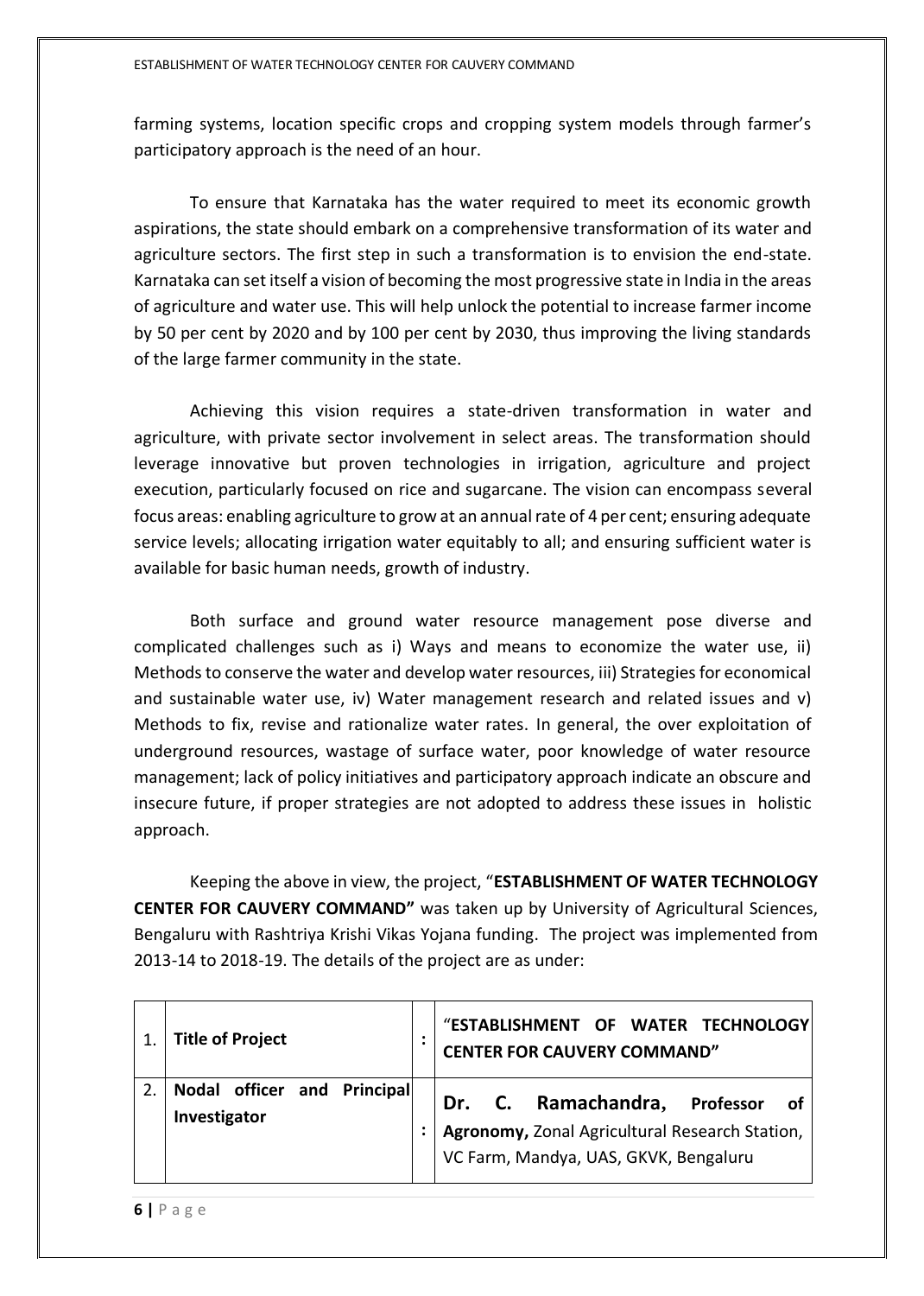| 3. | Implementing Institution (S)<br>collaborating<br>other<br>and<br>Institution (s) |                      | Zonal Agricultural Research Station, VC Farm,<br>Mandya |
|----|----------------------------------------------------------------------------------|----------------------|---------------------------------------------------------|
| 4. | Date of commencement of<br>Project                                               |                      | 2013-14                                                 |
| 5. | Approved date of completion                                                      | $\ddot{\phantom{a}}$ | 2018-19                                                 |
| 6. | <b>Actual date of completion</b>                                                 | :                    | 2018-19                                                 |
| 7. | <b>Project cost</b>                                                              | :                    | Rs. 200 lakhs                                           |

The objectives of the project are as follows:

- a. To conduct, co-ordinate and promote applied water research through multi-disciplinary approach.
- b. To collect, collate and disseminate information relating to available water resources and water management research and effective utilization of water.
- c. To function as a nodal agency for planning, programming and policy making in the management of water at all levels.
- d. To act as a nerve-centre in organizing training programs, workshops, at grass root/command area based and state, national level seminars and to conduct short courses to acquire broad understanding of all aspects of water technology and management.

The focus of Evaluation is:

- i. To evaluate the usefulness of various applied water research studies taken up through multi-disciplinary approach.
- ii. To evaluate the relevance of information collected relating to available water resources and water management research and effective utilization of water.
- iii. To evaluate the impact of organizing training programs, workshops, at grass root/command area based and state, national level seminars and to conduct short courses to acquire broad understanding of all aspects of water technology and management.

### **FINDINGS AND DISCUSSION**

#### **Research on water management**

The Centre has conducted 15 applied research studies on various crops and cropping systems. In most of the studies, the effect of various irrigation management practices and nutrition on crops was evaluated. The results were mostly confined to assessing the effect on yield of crops and in some cases on water use efficiency and water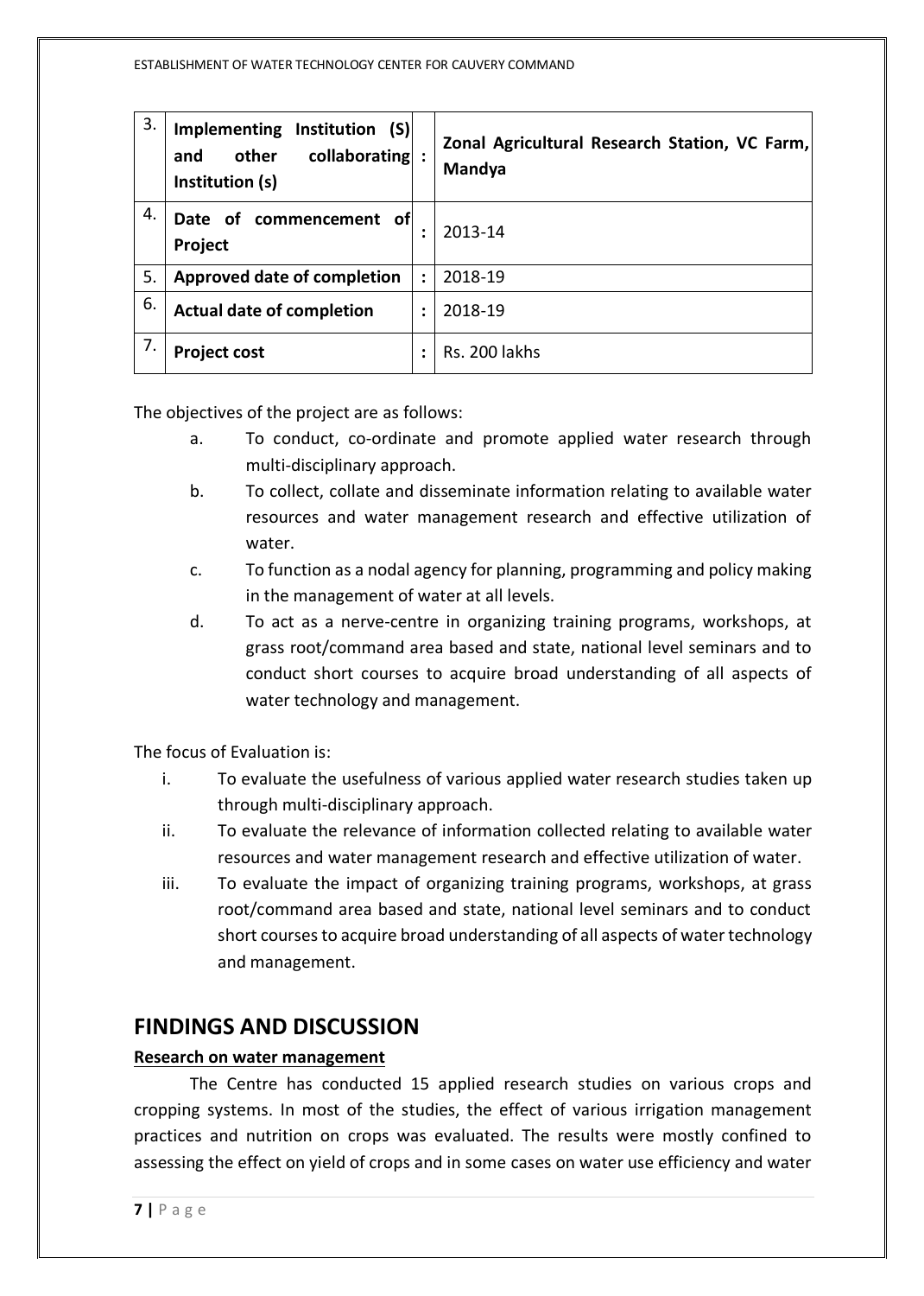productivity. In most experiments conducted, the parameters like irrigation methods and nutrition were combined. As a result, the singular effect of irrigation management practices on crop yield could not be independently assessed. In most studies, the economics of the various treatments have not been assessed.

The studies have brought to sharp focus the advantages of System of Rice Intensification (SRI), Mechanized system of rice cultivation and Aerobic method of rice cultivation over traditional practices and a large number of farmers in the command area have started adopting these practices. The studies have also revealed that the drip fertigation and sprinkler irrigation methods area not ideally suited in rice cultivation.

While studies have been conducted on use of micro irrigation techniques in various crops, there is need to understand the water use pattern in various planting geometry such as paired row planting, wider rows etc. The focus of these studies should have been on water saving without affecting the crop yields.

The need for application of micro nutrients has been demonstrated in some studies.

The studies on characterization of water availability and management in the canal command area have not been able to bring out measured needed to solve the problems faced by tail end farmers.

No appreciable benefit appears to have accrued from the study on applications of Remote Sensing and Geographical Information System for Soil Fertility Mapping of V C Farm, Mandya, Karnataka. Its relevance to the project needs to be elaborated.

A detailed study of the Cauvery command area pertaining to the available water resources, storage capacity of reservoirs, command area of the reservoirs, area of crops cultivated, irrigation potential created and present usage, cropping systems and their water use efficiency, soil types has been made and issues relating to water productivity have been collected. The information gathered has been comprehensive and gives a holistic view of the command area. The present scenario of the command area, reasons for poor water productivity and approaches to improve water use efficiency have been well detailed.

The centre has organized 38 training programmes/ workshops/ seminars/ brainstorming sessions/ world water day to educate the farmers on importance of water and adopting of water saving technologies for enhancing Water Use Efficiency in field crops. Around 4734 farmers have participated and benefitted from the programmes.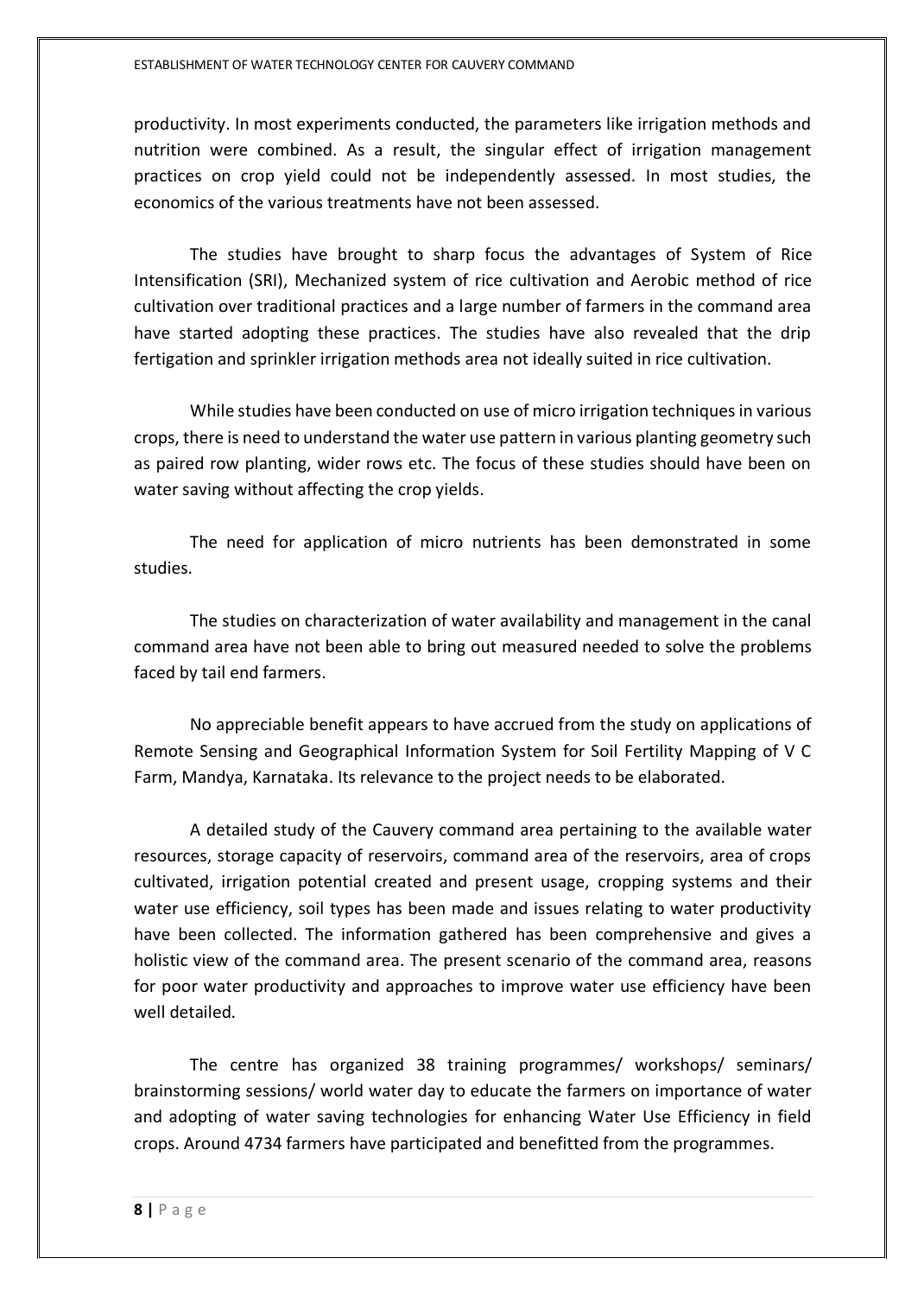Large scale demonstration programmes have been conducted in farmers' fields in the command area to show case the advantages of methods of improved irrigation management practices. The large scale adoption of SRI, DSR, Mechanized rice cultivation and aerobic rice method by farmers is the culmination of the efforts of the scientists. The demonstrations have also been successful to help educate the farmers on use of water saving irrigation techniques like subsurface drip irrigation and sensor based drip irrigation. The feedback received from farmers has exemplified the efforts made by the scientists in educating the farmers.

### **REFLECTIONS AND CONCLUSIONS**

- 1. The results of the research studies were mostly confined to assessing the effect on yield of crops and in some cases on water use efficiency and water productivity.
- 2. The singular effect of irrigation management practices on crop yield could not be independently assessed.
- 3. In most studies, the economics of the various treatments have not been assessed.
- 4. The studies have brought to sharp focus the advantages of System of Rice Intensification (SRI), Mechanized system of rice cultivation and Aerobic method of rice cultivation over traditional practices and a large number of farmers in the command area have started adopting these practices.
- 5. The studies have also revealed that the drip fertigation and sprinkler irrigation methods area not ideally suited in rice cultivation. Drip fertigation in aerobic / direct seeded rice is ideal under tail end areas and water scarcity situation. Hence this technology may be popularized through extensive demonstration and educating farmers on adoption of drip irrigation with an objective of considerable saving water besides improving soil health.
- 6. There is need to understand the water use pattern in various planting geometry such as paired row planting, wider rows etc.
- 7. The focus of the studies should have been on water saving without affecting the crop yields.
- 8. The studies on characterization of water availability and management in the canal command area have not been able to bring out measured needed to solve the problems faced by tail end farmers.
- 9. The relevance to the project study on applications of Remote Sensing and Geographical Information System for Soil Fertility Mapping needs to be elaborated. A case study was conducted at Zonal Agricultural Research Stations to know the physiography and soil types for adoption of micro irrigation under various soil textures in order to improve the water use efficiency. The results are yet to be compiled.
- 10. The information gathered in the study of the Cauvery command area pertaining to the available water resources, storage capacity of reservoirs, command area of the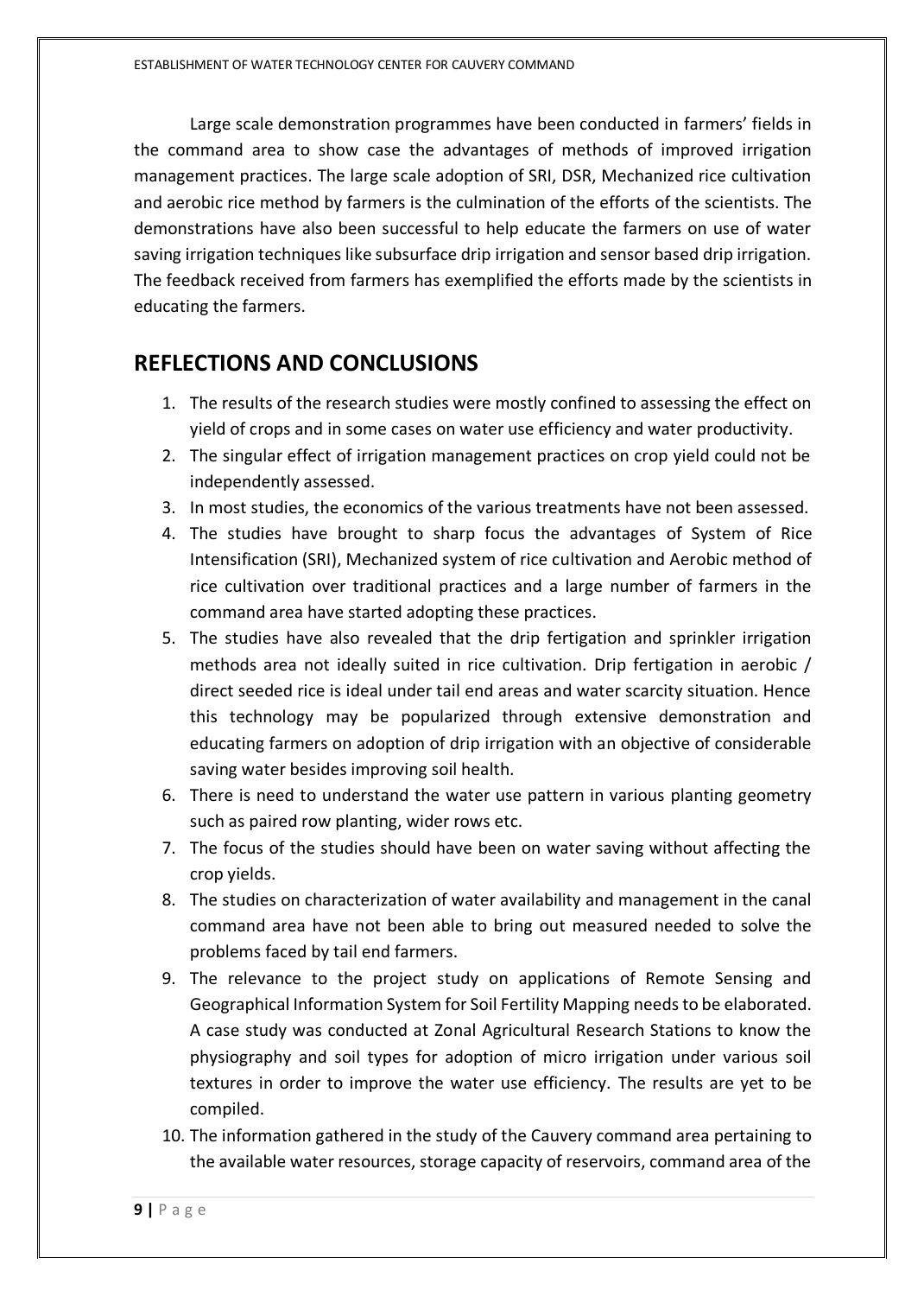reservoirs, area of crops cultivated, irrigation potential created and present usage, cropping systems and their water use efficiency and soil types has been comprehensive and gives a holistic view of the command area. The present scenario of the command area, reasons for poor water productivity and approaches to improve water use efficiency have been well detailed.

- 11. The demonstrations and training programmes have comprehensively influenced the farmers to adopt new methods of irrigation management methods and techniques.
- 12. The project has not been able to conclusively demonstrate to the farmers the need for crop diversification. However, on station research and demonstration focused on crop diversifications viz., ragi, maize, leguminous crops like red gram, cow pea, avare and vegetable crops were conducted by involving scientists of crop improvement, protection and production team.

### **ACTION POINTS**

- a. The project has been meticulously planned and well executed. The integration of research projects with demonstration farms and training and education platforms for farmers is a novel idea which has borne exemplified results worth emulating.
- b. The Water Technology Centre is only one of its kind in the entire State. There is need to establish similar water technology centres in other command areas to study the problems in irrigation management methods and techniques in those areas.
- c. There is need to design research studies to evaluate the various irrigation management methods to determine their effect on water use pattern, water use efficiency, water savings and economics of the use of the method.
- d. The impact of irrigation management techniques like drip, subsurface irrigation on soil characteristics and soil microflora needs to be evaluated.
- e. There is need to design demonstrations to educate the farmers, especially tail end farmers, on crop diversification.
- f. There is need to draw a calendar of training programmes to educate the farmers in the command area on water saving techniques.
- g. Although, some government line departments were involved in the project, the convergence of line departments is necessary for better implementation of similar projects.
- h. One of the objectives of the project was that the Water Technology Centre should act as a nerve-centre in organizing training programs, workshops, at grass root/command area based and state, national level seminars and to conduct short courses to acquire broad understanding of all aspects of water technology and management. This objective has only been partially achieved. There is need to